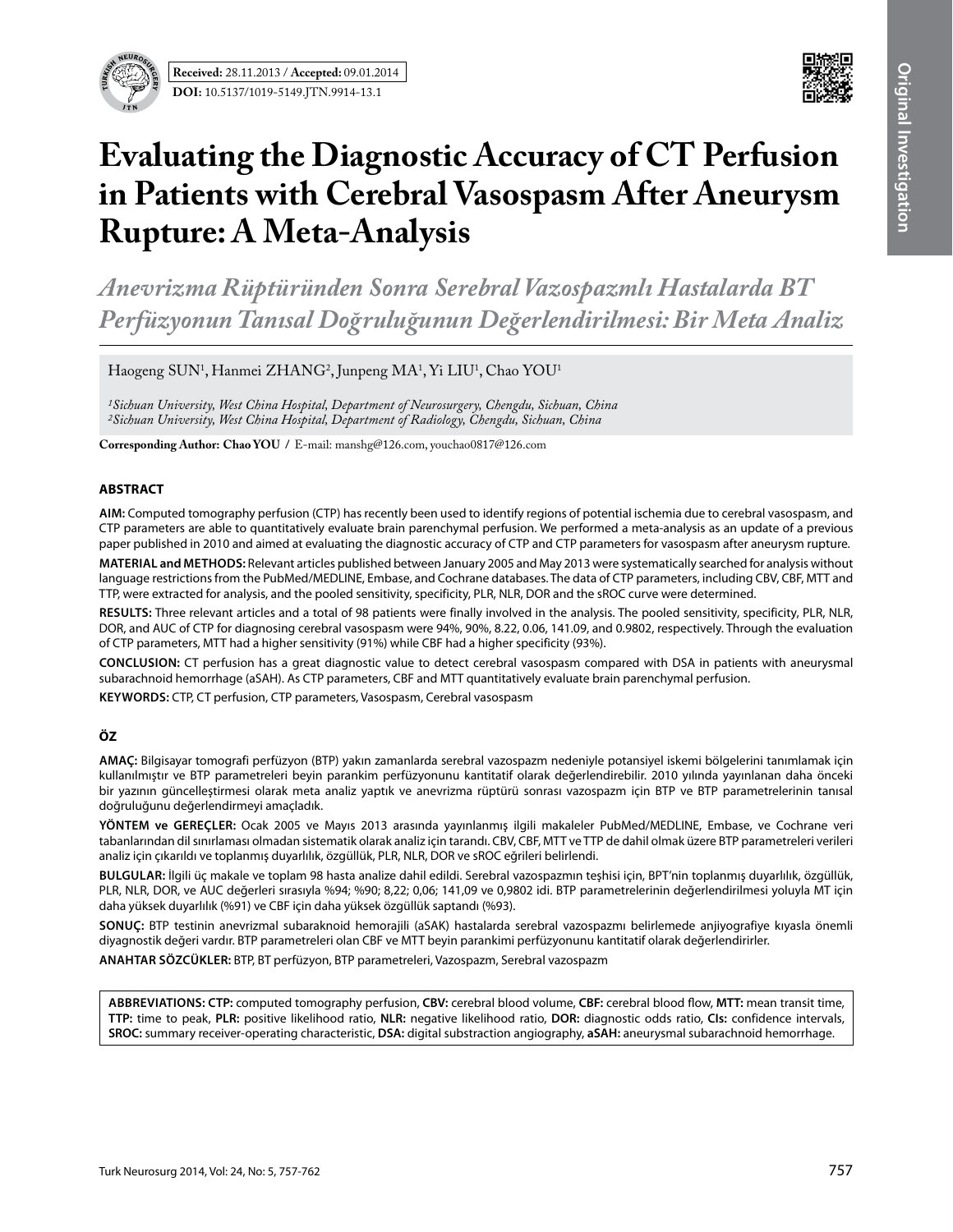# **Introduction**

Cerebral vasospasm represents the leading cause of morbidity and mortality in the patient population that survives the initial hemorrhage. Angiographic vasospasm occurs most frequently 7- 10 days after aneurysm rupture and can be found in 70% of the patients (2,16). Approximately 50% of the patients with angiographic vasospasm will develop ischemic neurologic deficits (17). Early diagnosis and active treatment are regarded as very important in the management to prevent the sequelae of vasospasm and improve the prognosis of the patients (17).

As the current gold standard, digital subtraction angiography (DSA) can straightforwardly and accurately diagnose anatomic narrowing of cerebral arteries. Endovascular treatment and/ or intra-arterial injection can then be performed in time when the situation calls for it (17). However, DSA does not have an absolute advantage for vasospasm diagnosis, because it is an invasive technique and cannot completely explain the occurrence of cerebral ischemia. Some patients with severe vasospasm do not have symptoms while others with modest vasospasm have apparent symptoms and even develop infarction (13).

Computed tomography perfusion (CTP), which is a noninvasive and convenient imaging technique, can be useful to identify regions of potential ischemia due to vasospasm (2), and CTP parameters are able to quantitatively evaluate cerebral hemodynamics (11). A previous meta-analysis was published in 2010 and suggested that CTP can detect vasospasm with high diagnostic accuracy, but the author could not analyse each CTP parameter (5). We comprehensively retrieved the related articles again and additionally included CTP parameters for meta-analysis with the purpose of providing an accurate evaluation of CTP and the CTP parameters in detecting vasospasm after aneurysm rupture.

## **Material and Methods**

# *Literature Search*

The PubMed/MEDLINE, Embase, and Cochrane were systematically searched from January 2005 to May 2013 by two authors (H.G.S. and J.P.M.). In our search, the terminology expression included "vasospasm", "DSA" or "DS angiography" or "digital subtraction angiography", "CTP" or "PCT" or "CT perfusion" or "perfusion CT" or "computed tomography perfusion" or "perfusion computed tomography", and "subarachnoid haemorrhage" or "subarachnoid hemorrhage". All articles that evaluated CTP for vasospasm diagnosis following aSAH and used DSA as the criterion standard were identified. The relevant articles from all the reference lists were also considered and the included articles had no language restrictions.

## *Study Selection and Inclusion Criteria*

Two authors (H.G.S. and J.P.M.) independently evaluated the titles and abstracts of identified articles after the literature search and excluded the apparently irrelevant articles.

Afterwards, full-text searches were performed on the rest of the articles and they were independently assessed by two authors (H.G.S. and H.M.Z.). Through the fore-mentioned process, articles that met the inclusion criteria were finally enrolled for our meta-analysis. The inclusion criteria were the following: (1) all patients with aSAH; (2) all patients who had undergone both CTP and DSA to detect vasospasm; (3) DSA as the reference standard for the diagnosis of vasospasm; (4) the article can provide adequate information for the rebuilding of the fourfold table; (5) all enrolled patients not reported in other publications. The article was excluded if it did not meet our inclusion criteria. Any disagreements were resolved by consensus.

# *Data Extraction*

CTP parameters include cerebral blood volume (CBV), cerebral blood flow (CBF), mean transit time (MTT), and time to peak (TTP); all of these can provide corresponding data to assess the changes of cerebral blood flow. Though there are no standardized thresholds of CTP parameters for the diagnosis of vasospasm, we had also extracted this data for the metaanalysis and showed the threshold of each parameter as extra information (11,17) (Table II).

In this meta-analysis, the Quality Assessment of Diagnostic Accuracy Studies (QUADAS) tool (14,15) was used for each enrolled article to assess the bias risk, variation sources, and reporting quality. The QUADAS tool includes 14 items and each item can be rated "yes," "no," or "unclear." The information of the items was extracted.

As statistical data, true positive, false positive, true negative, and false negative were recorded in the fourfold table. However, if these data were not mentioned, we could get them by computing other reported data, such as sensitivity and specificity. Besides the above information, the extracted information also included basic information of study and patients, number of CTP scans and number of regions of interest. Two authors (H.G.S. and H.M.Z.) independently performed the data extraction and any disagreement was resolved by the third author (J.P.M.) (Tables I, II).

## *Statistical Analysis*

The pooled sensitivity, specificity, positive likelihood ratio (PLR), negative likelihood ratio (NLR), and diagnostic odds ratio (DOR) with 95% confidence intervals (CIs) were calculated. The Cochran-Q and the inconsistency index were performed to test the heterogeneity in the different research studies. The random-effect model of DerSimonian and Laird method was performed to calculate the pooled sensitivities and specificities and DOR when heterogeneity was statistically significant. In addition, if the heterogeneity was not statistically significant, the fix-effect model of Mantel and Haenszel method was performed. In the right conditions, the summary receiver-operating characteristic (SROC) curve would be drawn to evaluate the overall diagnostic accuracy of CTP and the area under the SROC curve with its Q\* point would be described too. The abovementioned statistical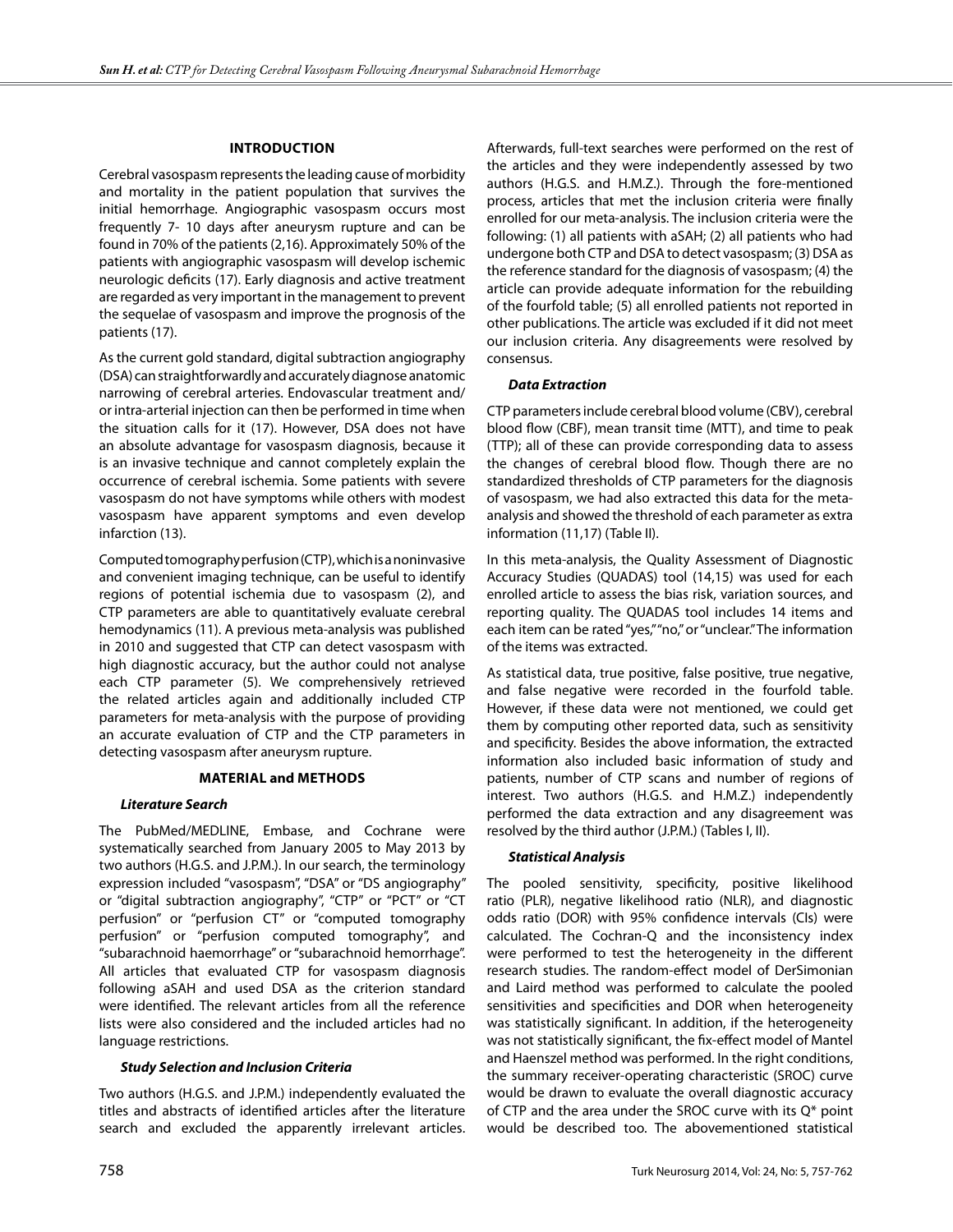analyses were performed by using Meta-Disc 1.4 (Clinical Biostatistics Unit, Hospital Ramon y Cajal, Madrid, Spain) (18).

# **Results**

#### *Trial Selection*

The initial search yielded 47 articles. Three articles were identified from the previous meta-analysis (5) and one of these (1) was excluded because the authors only enrolled patients with symptomatic cerebrovascular vasospasm. From the 44 remaining articles, 38 articles were excluded by assessing their titles and abstracts. As relevant studies for this analysis, 6 articles underwent full-text search and assessment, and only one article met the inclusion criteria. Three articles were excluded because the reported data could not construct the fourfold tables (6,12,16). Two articles were not included because one was a reduplicated study (8) and one was a conference abstract. With the two articles identified from previous meta-analysis, a total of three articles (10,11,17) were eventually included in this analysis (Figure 1).

| Table I: Characteristics of Studies Included in This Meta-Analysis |
|--------------------------------------------------------------------|
|--------------------------------------------------------------------|

| Reference, year       | <b>Country</b> | No. of<br>patients | No. of<br><b>CTP</b><br>scans | No. of<br><b>ROIS</b> | <b>Sensitivity</b><br>(%) | Specificity<br>(%) | <b>PPV</b><br>(%) | <b>NPV</b><br>(%) | <b>Accuracy</b><br>(%) |
|-----------------------|----------------|--------------------|-------------------------------|-----------------------|---------------------------|--------------------|-------------------|-------------------|------------------------|
| Sanelli (11), 2011    | America        | 57                 | 57                            | 28                    | 95                        | 70                 | <b>NA</b>         | ΝA                | 94                     |
| Moftakhar (10), 2006  | America        | 14                 | 23                            | <b>NA</b>             | ΝA                        | ΝA                 | <b>NA</b>         | <b>NA</b>         | <b>NA</b>              |
| Wintermark (17), 2006 | America        | 27                 | 35                            | 18                    | 95.1                      | 90.7               | 71.3              | 98.7              | 91.6                   |

*ROIs = regions of interest; PPV = positive predictive value; NPV = negative predictive value; NA = not applicable.*

Table II: The Diagnostic Accuracy of CTP Parameters for Evaluating Vasospasm Compared with DSA

| <b>CTP parameter</b> | Reference, year       | <b>Threshold</b> | Sensitivity (%) | <b>Specificity (%)</b> | Accuracy (%) |
|----------------------|-----------------------|------------------|-----------------|------------------------|--------------|
| CBV, $mL/100 g$      | Wintermark (17), 2006 | 4.4              | 27.6            | 74.6                   | 65.4         |
| TTP, seconds         | Wintermark (17), 2006 | 24.4             | 87              | 89.2                   | 88.7         |
| CBF, mL/100 g/min    | Sanelli (11), 2011    | 36.5             | 95              | 70                     | 94           |
|                      | Wintermark (17), 2006 | 44.3             | 80.5            | 94.1                   | 91.4         |
| MTT, seconds         | Sanelli (11), 2011    | 5.4              | 78              | 70                     | 85           |
|                      | Wintermark (17), 2006 | 6.4              | 95.1            | 90.7                   | 91.6         |

*CBV = cerebral blood volume; CBF = cerebral blood flow; MTT = mean transit time; TTP = time to peak; NA = not applicable.*



**Figure 1:** Flow diagram for paper selection.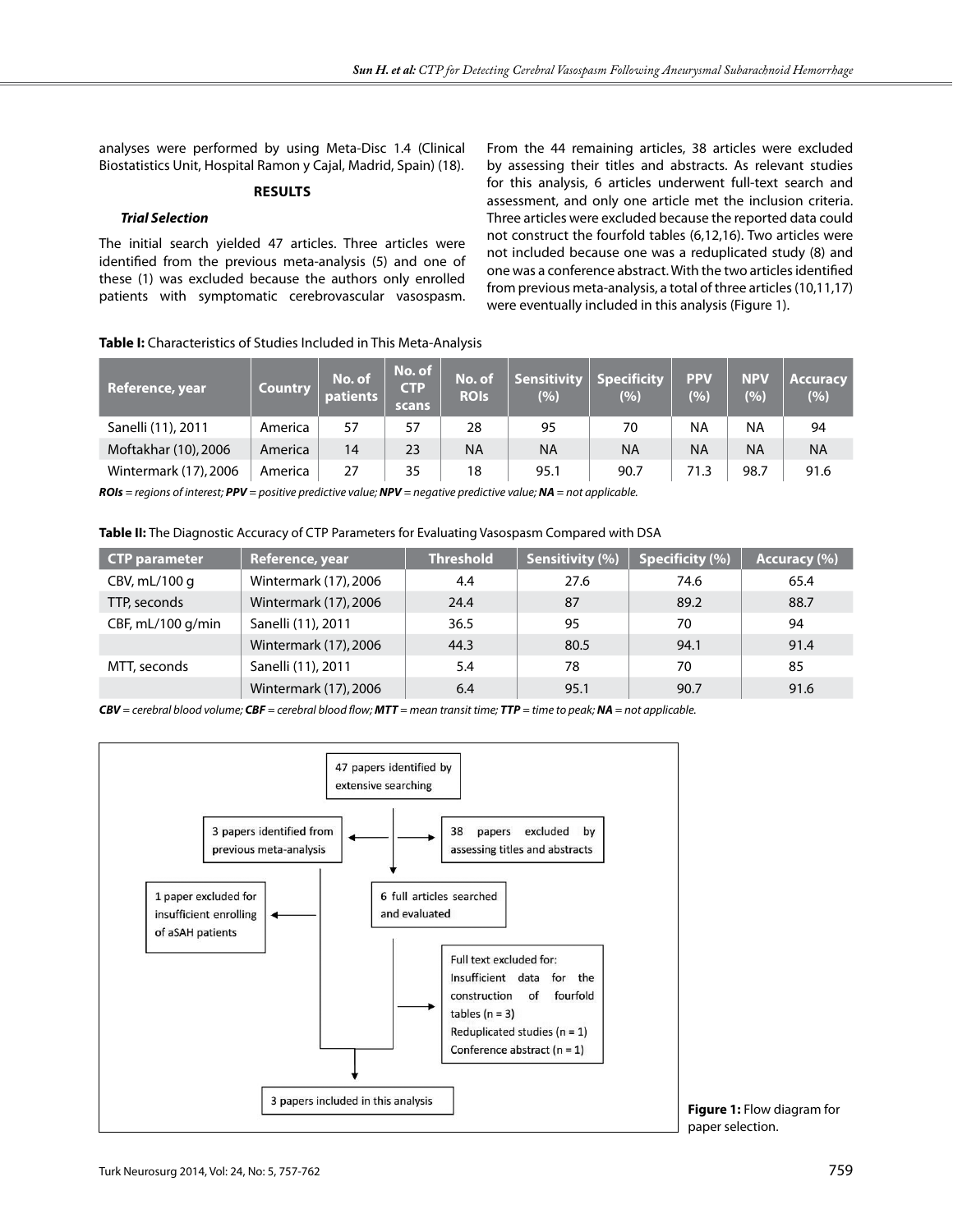# *Quality Assessment*

The QUADAS tool, which was used to assess the methodologic quality of all three included studies, revealed several potential biases. One study possibly presented disease-progression bias, because the time intervals between CTP and DSA might be so long that it was hardly sure the vasospasm condition invariant during the wait time (11). In addition, one study did not clearly state that one test was evaluated blinded to the other one and review bias might also have been occurred (17).

# *Quantitative Analysis of CTP*

As only CTP parameters had been studied in two articles, we extracted the statistical data of the CTP parameter, which had the highest diagnostic accuracy of all parameters in the studies, for the CTP analysis (11,17). There were three articles and a total of 98 patients were included. The pooled sensitivity, specificity, PLR, NLR, and DOR of CTP for diagnosing vasospasm following aSAH were 94% (95% CI 0.90–0.97), 90% (95% CI 0.87–0.92), 8.22 (95% CI 6.36–10.62), 0.06 (95% CI 0.03–0.12), and 141.09 (95% CI 66.56–299.06), respectively (Table III). The value of Cochran-Q of DOR was 2.23 ( $P = 0.3278$ ) and inconsistency index was 10.3%, indicating that there was not significant heterogeneity between the studies. The area under the SROC curve (AUC) was  $0.9802$  (SE =  $0.0098$ ) and the  $O^*$  point value was 0.9375 (SE = 0.0185). The SROC curve could not be drawn because only three studies were enrolled for the analysis (Figure 2).

# *Quantitative Analysis of CTP Parameters*

**CBF**. The analysis of CBF involved 84 patients. The pooled sensitivity, specificity, PLR, NLR, and DOR of CBF threshold values for diagnosing vasospasm after aSAH were 84% (95% CI 0.77–0.89), 93% (95% CI 0.91–0.95), 9.38 (95% CI 6.95– 12.66), 0.20 (95% CI 0.14–0.28), and 62.44 (95% CI 35.96– 108.42), respectively (Table III). The value of Cochran-Q of DOR was 0.17 ( $P = 0.6781$ ) and the inconsistency index was 0.0%, showing that there was no significant heterogeneity between the studies. The SROC curve could not be drawn and the AUC with its Q\* point could not be described because of the small sample size.

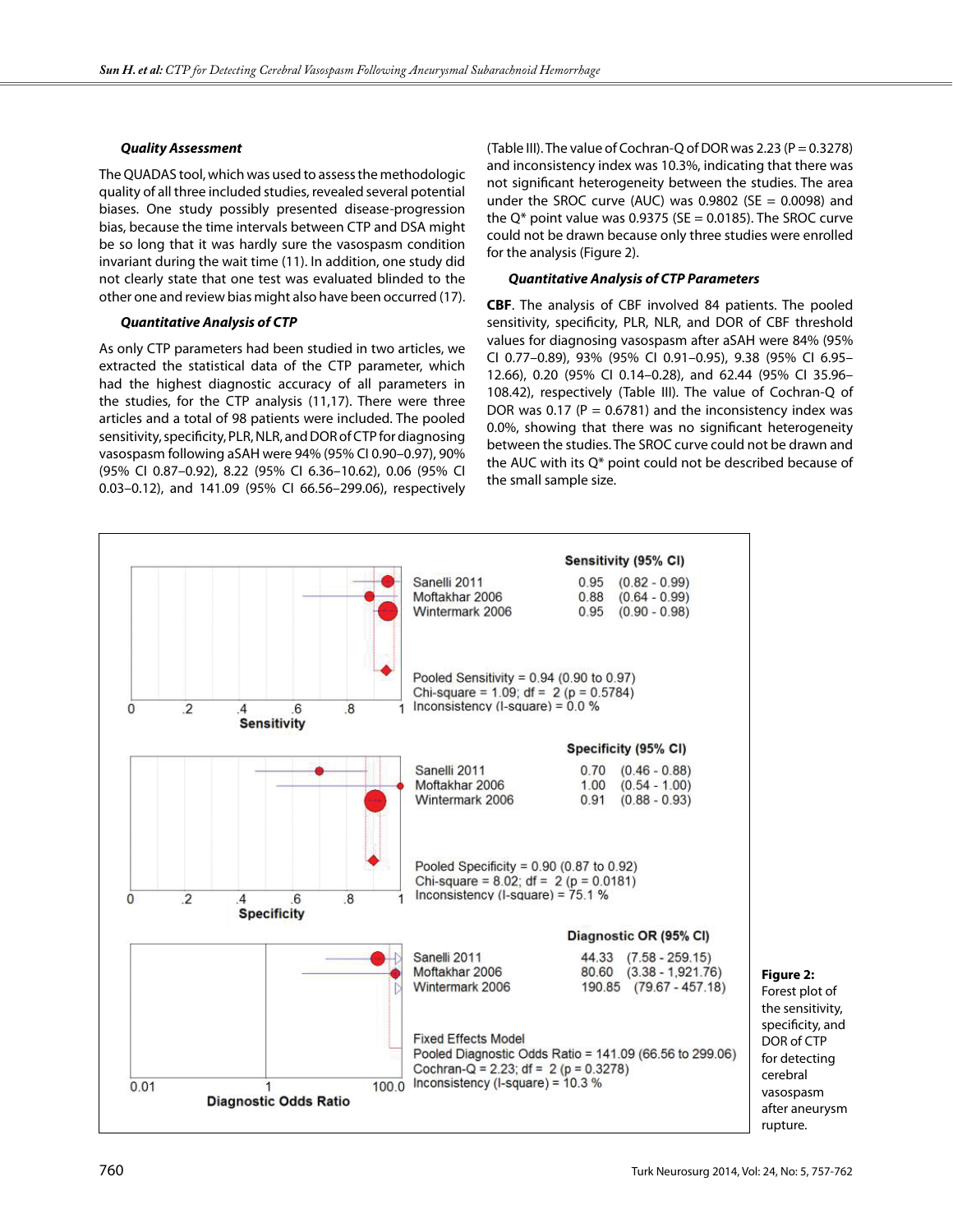|                      | <b>Pooled Sensitivity Pooled Specificity</b><br>$% (95\% CI)$ | % (95% CI)  | <b>Pooled PLR</b><br>(95% CI) | <b>Pooled NLR</b><br>(95% CI) | <b>Pooled DOR</b><br>(95% CI) |
|----------------------|---------------------------------------------------------------|-------------|-------------------------------|-------------------------------|-------------------------------|
| <b>CTP</b>           | 94 (90–97)                                                    | $90(87-92)$ | $8.22(6.36 - 10.62)$          | $0.06(0.03 - 0.12)$           | 141.09 (66.56–299.06)         |
| <b>CTP parameter</b> |                                                               |             |                               |                               |                               |
| CBF                  | 84 (77-89)                                                    | $93(91-95)$ | $9.38(6.95 - 12.66)$          | $0.20(0.14 - 0.28)$           | 62.44 (35.96-108.42)          |
| MTT                  | $91(86-95)$                                                   | $90(87-92)$ | 5.34 (1.38–20.76)             | $0.13(0.02 - 1.14)$           | 40.68 (1.85-894.17)           |

## **Table III:** Summary of the Analysis Results for CTP and CTP Parameters

*PLR = positive likelihood ratio; NLR = negative likelihood ratio; DOR = diagnostic odds ratio.*

**MTT**. 84 patients were included in the MTT analysis. The pooled sensitivity, specificity, PLR, NLR, and DOR of MTT threshold values for detecting vasospasm following aSAH were 91% (95% CI 0.86–0.95), 90% (95% CI 0.87–0.92), 5.34 (95% CI 1.38–20.76), 0.13 (95% CI 0.02–1.14), and 40.68 (95% CI 1.85–894.17), respectively (Table III). The value of Cochran-Q of DOR was 16.97 ( $P = 0.0000$ ) and inconsistency index was 94.1%, showing that the heterogeneity between the studies was proven. Due to the small sample size, the SROC curve and the AUC with its Q\* point could not be described.

**CBV and TTP.** Only one article demonstrated that the CBV threshold values were 4.4 mL/100 g (27.6% sensitivity, 74.6% specificity) and the TTP threshold values were 24.4 seconds (87% sensitivity, 89.2% specificity) (17). Therefore, we could not use the parameters of CBV and TTP for this meta-analysis (Table III).

## **Discussion**

The results of this analysis reveal that CT perfusion has a great diagnostic value to detect cerebral vasospasm compared with DSA in patients with aSAH. Through the evaluation of CTP parameters, both CBF and MTT also show high diagnostic value for the vasospasm detection, and MTT has a higher sensitivity while CBF has a higher specificity.

Some false-positive and false-negative findings could be explained by following causes. First, other pathological conditions, like edema and infection, might also affect cerebral perfusion (3, 4). If the author did not carefully identify the perfusion changes causing by other pathology, the results of CT perfusion could be blurred and false-positive findings were produced. Second, some institutions might not use modern multidetector CT for these studies, and some perfusion disorders, which might be located outside the scanned space, could be hard to detect (1). Third, the beamhardening artifact, which came from aneurysm clips and coils, might prevent a complete visualization of all arterial segments, and positive results were easily missed (1). Fourth, false-negative findings can result from the assessment of the vertebrobasilar system, because CTP has limitations in evaluating the posterior fossa vascular territories (1,5). In addition, as the time intervals between CTP and DSA were so long, the disease-progression bias could affect the results of comparison and made a lower diagnostic value of CTP (16).

To improve the generalizability of research results, aSAH populations that underwent CTP and DSA should include both asymptomatic and symptomatic patients. In Binaghi's study (1), only patients with symptomatic cerebrovascular vasospasm were enrolled for the analysis, and it reported that the sensitivity and specificity of CTP in detecting vasospasm were 90% and 100%. Although the article met the inclusion criteria of the previous meta-analysis (5), the analysis results were not able to translate all aSAH populations, and we excluded it.

As the absolute CTP parameters, CBV, CBF, MTT and TTP have potential variability caused by the venous output scaling factor and postprocessing steps (7,9). To reduce the variability, the relative CTP parameters including interhemispheric ratios for CBV and CBF, and the interhemispheric differences for MTT and TTP, can be used to evaluate cerebral perfusion (7,9). Unfortunately, the relative CTP parameters were not selected as a research subject for all included articles, and we cannot extract this data for the less variable analysis.

In this meta-analysis, three limitations should be noted: First, as the number of extracted articles is less than 5, the description of the SROC curve could not be realized. As more and more relevant studies are published in the future, we will update the meta-analysis in time. Second, there are no standardized thresholds of CTP parameters for the diagnosis of vasospasm, so a bias was inevitable in the parameters analysis. Third, although we have assessed the diagnostic accuracy of CTP compared with DSA, these two imaging techniques are assessing different parameters. CTP is used to assess brain parenchymal perfusion, and DSA can evaluate the anatomic narrowing of cerebral arteries. Hence, the perfusion disorders at the microcirculatory level may show positive findings on CTP and normal findings on DSA (5,16).

## **Conclusions**

CTP represents an accurate imaging test for suspected cerebral vasospasm in patients with aSAH. As CTP parameters, both CBF and MTT can quantitatively evaluate brain parenchymal perfusion, and MTT has a higher sensitivity while CBF has a higher specificity. As there are no standardized thresholds of CTP parameters for the diagnosis of vasospasm, a large clinical trial should be performed and these standardized thresholds should be defined in the future.